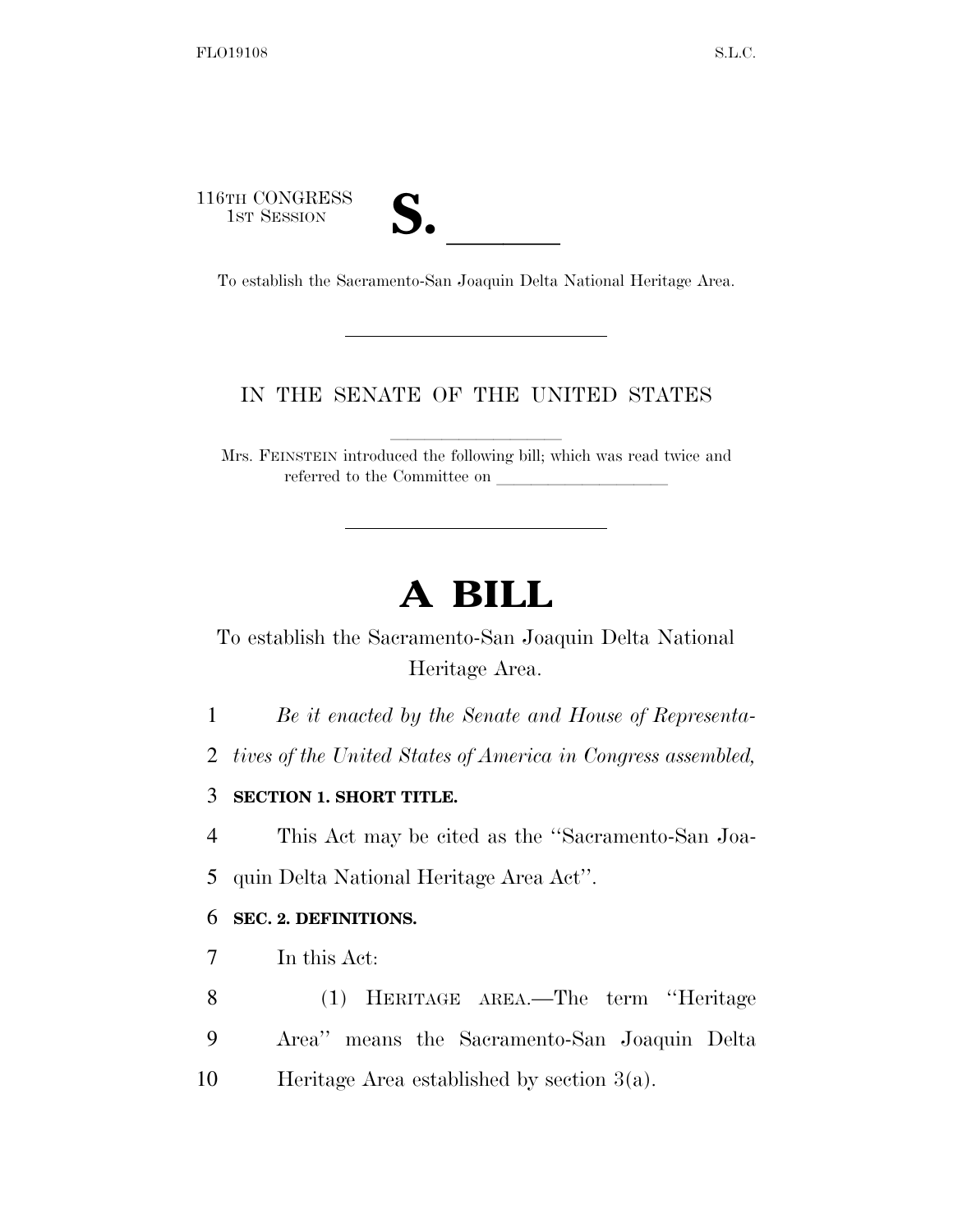| $\mathbf{1}$   | (2) HERITAGE AREA MANAGEMENT PLAN.—The                     |
|----------------|------------------------------------------------------------|
| $\overline{2}$ | term "Heritage Area management plan" means the             |
| 3              | plan developed and adopted by the local coordinating       |
| $\overline{4}$ | entity under this Act.                                     |
| 5              | (3) LOCAL COORDINATING ENTITY.—The term                    |
| 6              | "local coordinating entity" means the local coordi-        |
| $\overline{7}$ | nating entity for the Heritage Area designated by          |
| 8              | section $3(d)$ .                                           |
| 9              | (4) SECRETARY.—The term "Secretary" means                  |
| 10             | the Secretary of the Interior.                             |
| 11             | (5) STATE.—The term "State" means the State                |
| 12             | of California.                                             |
|                |                                                            |
| 13             | SEC. 3. SACRAMENTO-SAN JOAQUIN DELTA HERITAGE              |
| 14             | AREA.                                                      |
| 15             | (a) ESTABLISHMENT.—There is established<br>the             |
| 16             | "Sacramento-San Joaquin Delta Heritage Area" in the        |
| 17             | State.                                                     |
|                | (b) BOUNDARIES.—The boundaries of the Heritage             |
| 18<br>19       | Area shall be in the counties of Contra Costa, Sacramento, |
| 20             | San Joaquin, Solano, and Yolo in the State of California,  |
| 21             | as generally depicted on the map entitled "Sacramento-     |
| 22             | San Joaquin Delta National Heritage Area Proposed          |
| 23             | Boundary", numbered T27/105,030, and dated October         |
|                | 24 2012.                                                   |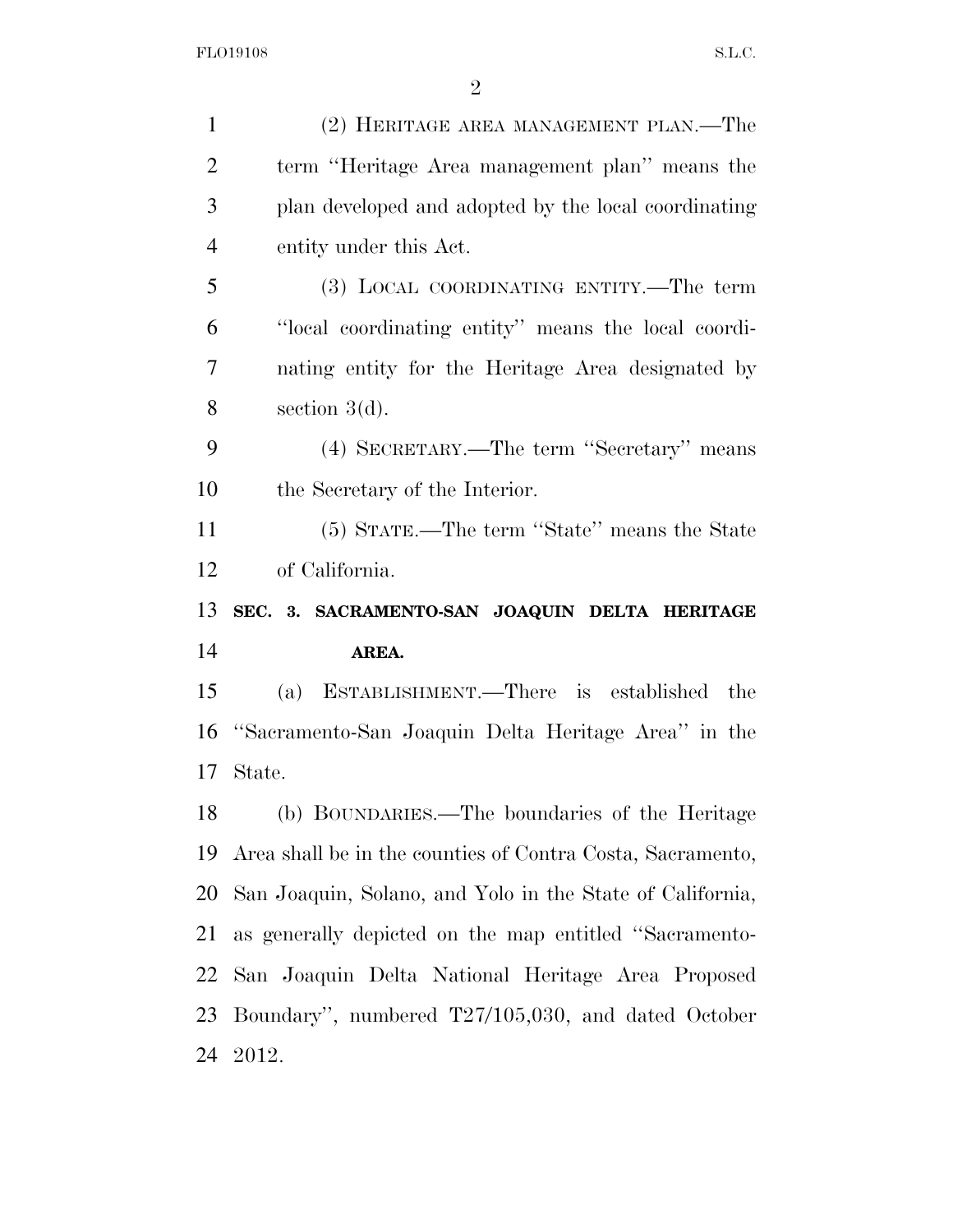(c) AVAILABILITY OF MAP.—The map described in subsection (b) shall be on file and available for public in- spection in the appropriate offices of the National Park Service and the Delta Protection Commission.

 (d) LOCAL COORDINATING ENTITY.—The local co- ordinating entity for the Heritage Area shall be the Delta Protection Commission established by section 29735 of the California Public Resources Code.

(e) ADMINISTRATION.—

 (1) AUTHORITIES.—For purposes of carrying out the Heritage Area management plan, the Sec- retary, acting through the local coordinating entity, may use amounts made available under this Act to—

 (A) make grants to the State or a political subdivision of the State, nonprofit organiza-tions, and other persons;

 (B) enter into cooperative agreements with, or provide technical assistance to, the State or a political subdivision of the State, nonprofit organizations, and other interested parties;

 (C) hire and compensate staff, which shall include individuals with expertise in natural,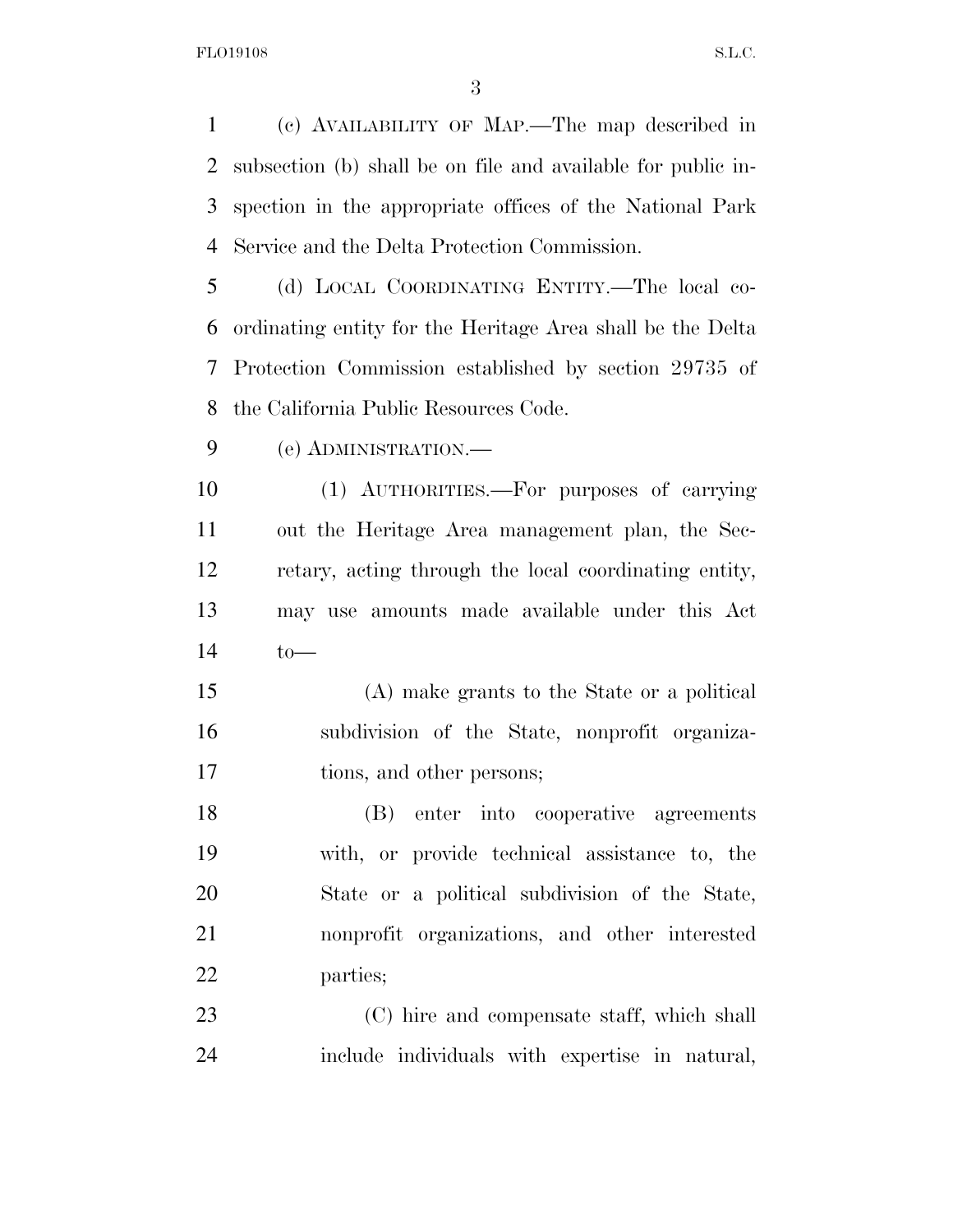| $\mathbf{1}$   | cultural, and historical resources protection,   |
|----------------|--------------------------------------------------|
| $\overline{2}$ | and heritage programming;                        |
| 3              | (D) obtain money or services from any            |
| $\overline{4}$ | source including any that are provided under     |
| 5              | any other Federal law or program;                |
| 6              | (E) contract for goods or services; and          |
| $\overline{7}$ | (F) undertake to be a catalyst for any           |
| 8              | other activity that furthers the Heritage Area   |
| 9              | and is consistent with the approved Heritage     |
| 10             | Area management plan.                            |
| 11             | (2) DUTIES.—The local coordinating entity        |
| 12             | shall—                                           |
| 13             | $(A)$ in accordance with subsection $(f)$ , pre- |
| 14             | pare and submit a Heritage Area management       |
| 15             | plan to the Secretary;                           |
| 16             | (B) assist units of local government, re-        |
| 17             | gional planning organizations, and nonprofit or- |
| 18             | ganizations in carrying out the approved Herit-  |
| 19             | age Area management plan by—                     |
| 20             | (i) carrying out programs and projects           |
| 21             | that recognize, protect, and enhance im-         |
| 22             | portant resource values in the Heritage          |
| 23             | Area;                                            |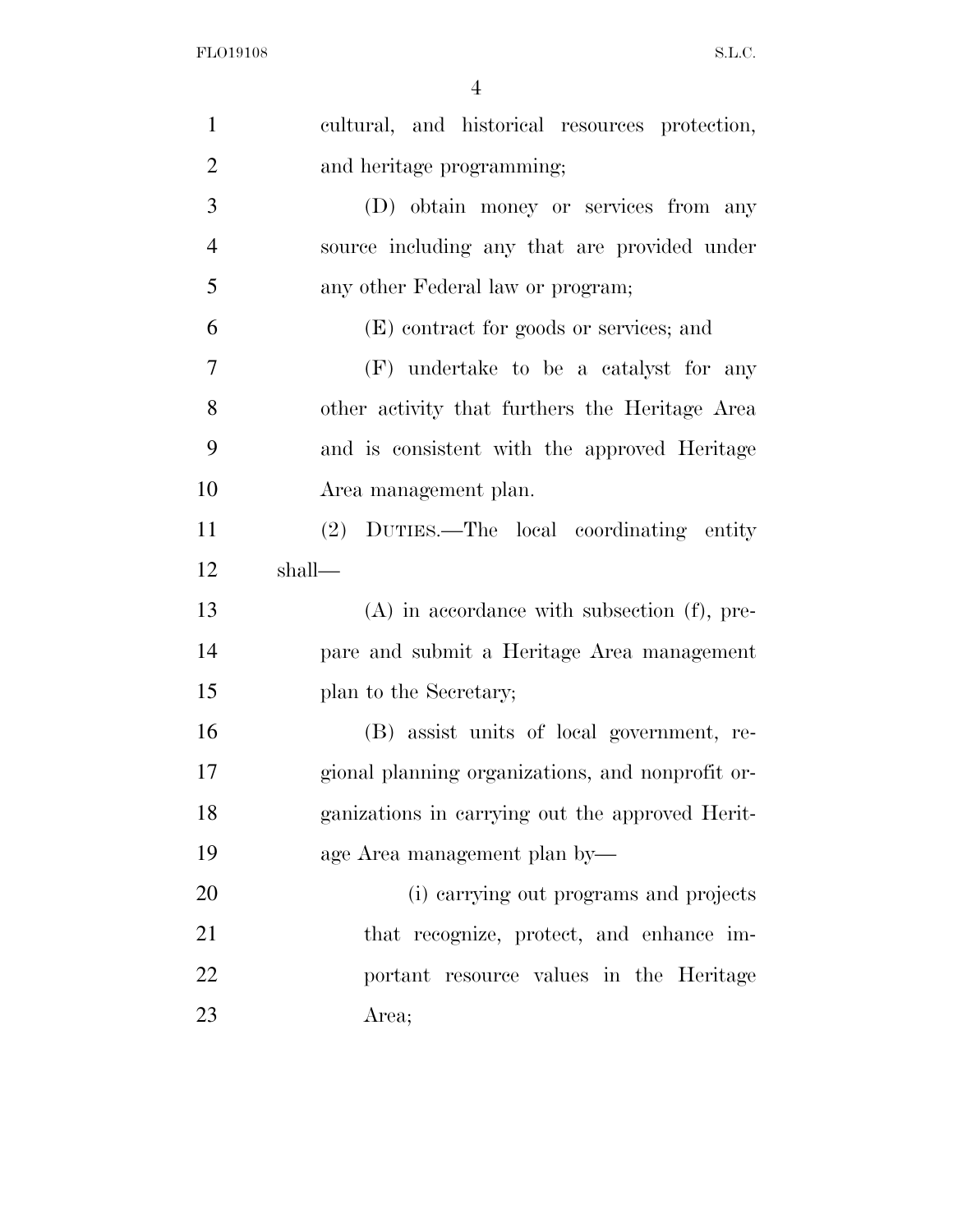| $\mathbf{1}$   | (ii) establishing and maintaining in-            |
|----------------|--------------------------------------------------|
| $\overline{2}$ | terpretive exhibits and programs in the          |
| 3              | Heritage Area;                                   |
| $\overline{4}$ | (iii) developing recreational and edu-           |
| 5              | cational opportunities in the Heritage           |
| 6              | Area;                                            |
| $\tau$         | (iv) increasing public awareness of,             |
| 8              | and appreciation for, natural, historical,       |
| 9              | scenic, and cultural resources of the Herit-     |
| 10             | age Area;                                        |
| 11             | (v) protecting and restoring historic            |
| 12             | sites and buildings in the Heritage Area         |
| 13             | that are consistent with Heritage Area           |
| 14             | themes;                                          |
| 15             | (vi) ensuring that clear, consistent,            |
| 16             | and appropriate signs identifying points of      |
| 17             | public access, and sites of interest are         |
| 18             | posted throughout the Heritage Area; and         |
| 19             | (vii) promoting a wide range of part-            |
| 20             | nerships among governments, organiza-            |
| 21             | tions, and individuals to further the Herit-     |
| 22             | age Area;                                        |
| 23             | (C) consider the interests of diverse units      |
| 24             | of government, businesses, organizations, and    |
| 25             | individuals in the Heritage Area in the prepara- |
|                |                                                  |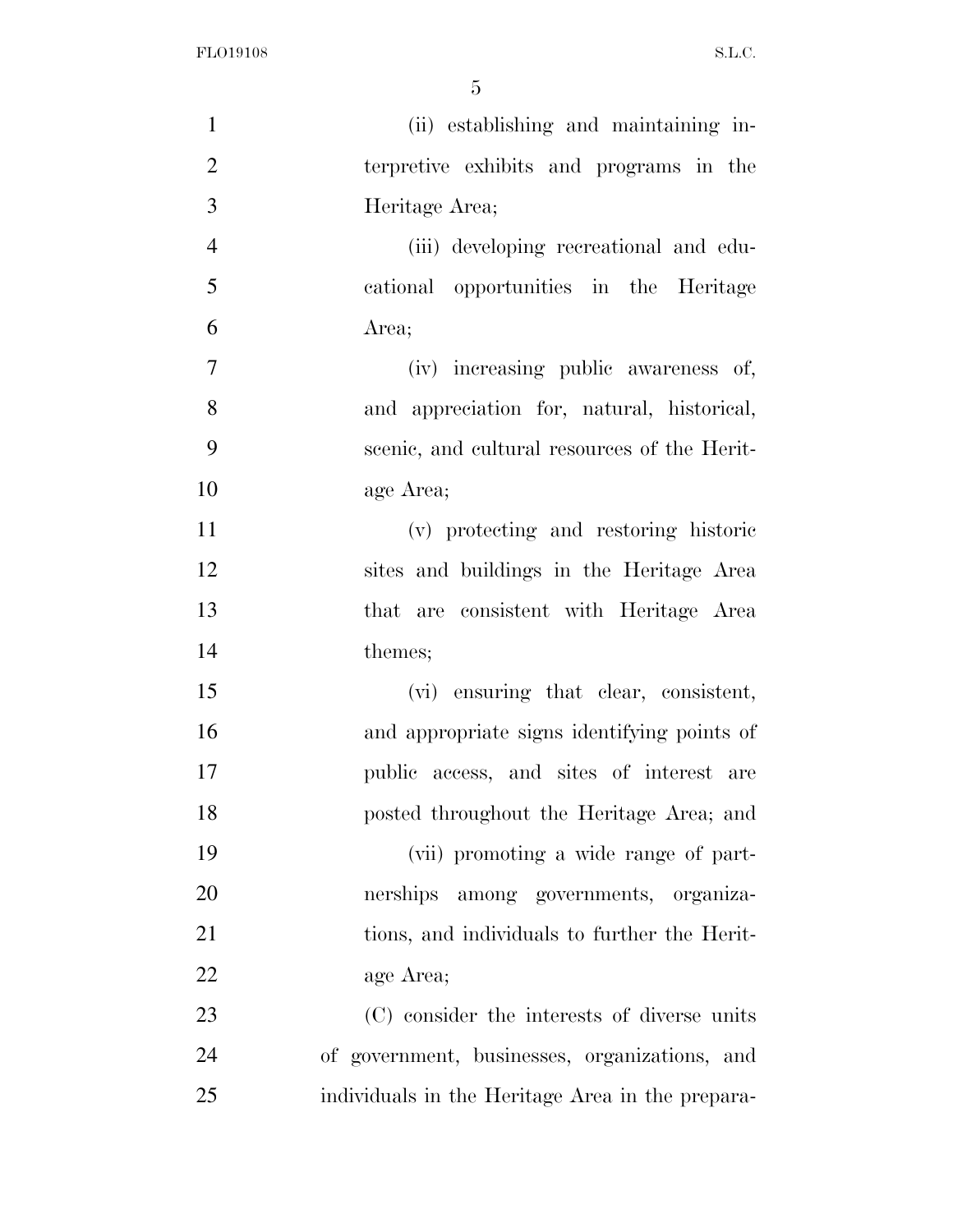| $\mathbf{1}$   | tion and implementation of the Heritage Area  |
|----------------|-----------------------------------------------|
| $\overline{2}$ | management plan;                              |
| 3              | (D) conduct meetings open to the public at    |
| $\overline{4}$ | least semiannually regarding the development  |
| 5              | and implementation of the Heritage Area man-  |
| 6              | agement plan;                                 |
| $\overline{7}$ | (E) for any year that Federal funds have      |
| 8              | been received under this Act—                 |
| 9              | (i) submit an annual report to the            |
| 10             | Secretary that describes the activities, ex-  |
| 11             | penses, and income of the local coordi-       |
| 12             | nating entity (including grants to any        |
| 13             | other entities during the year that the re-   |
| 14             | port is made);                                |
| 15             | (ii) make available to the Secretary          |
| 16             | for audit all records relating to the expend- |
| 17             | iture of the funds and any matching funds;    |
| 18             | and                                           |
| 19             | (iii) require, with respect to all agree-     |
| 20             | ments authorizing expenditure of Federal      |
| 21             | funds by other organizations, that the or-    |
| 22             | ganizations receiving the funds make avail-   |
| 23             | able to the Secretary for audit all records   |
| 24             | concerning the expenditure of the funds;      |
| 25             | and                                           |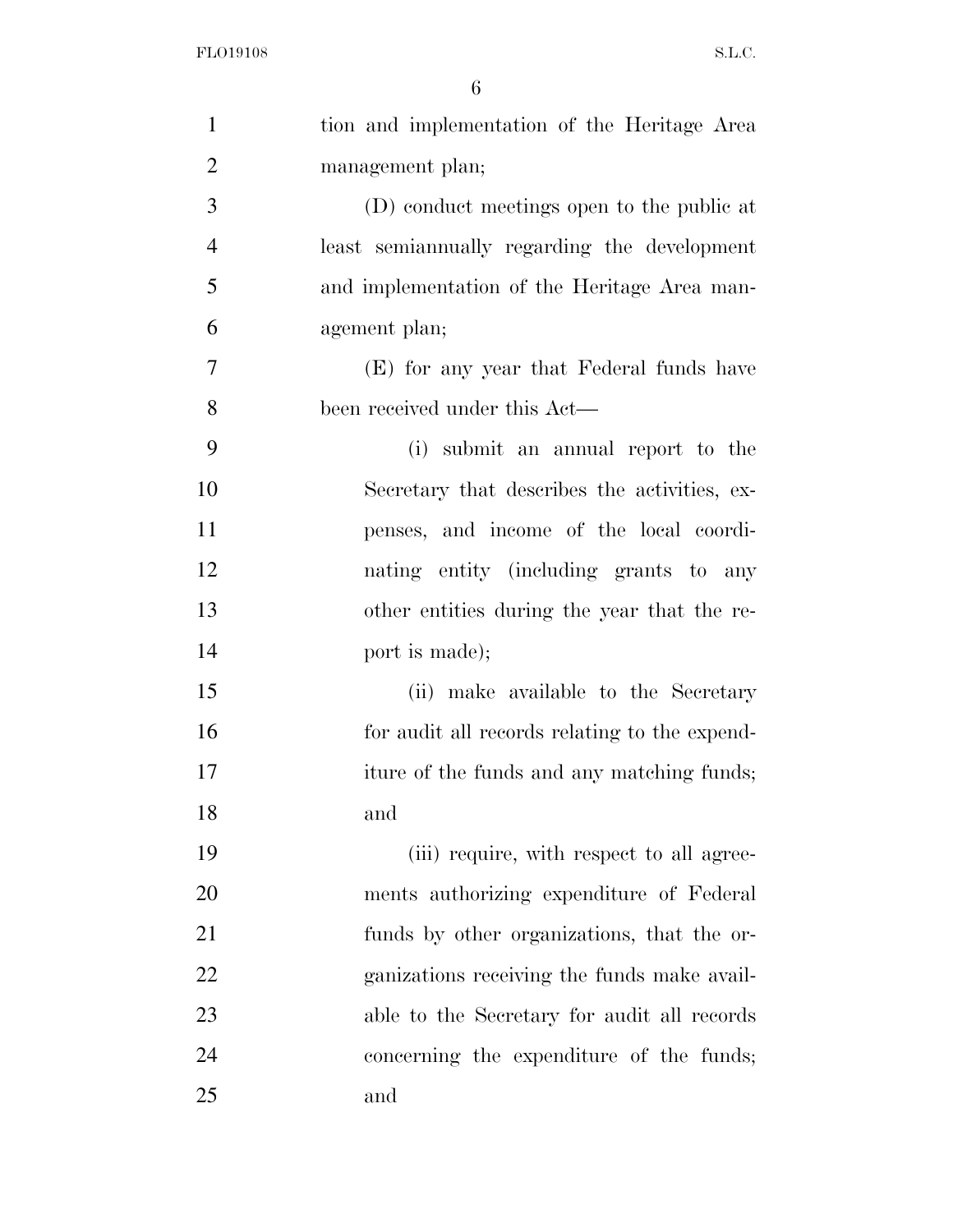(F) encourage by appropriate means eco-

 nomic viability that is consistent with the Herit- age Area. (3) PROHIBITION ON THE ACQUISITION OF REAL PROPERTY.—The local coordinating entity shall not use Federal funds made available under this Act to acquire real property or any interest in real property. (4) COST-SHARING REQUIREMENT.—The Fed- eral share of the cost of any activity carried out using any assistance made available under this Act shall be 50 percent. (f) HERITAGE AREA MANAGEMENT PLAN.— (1) IN GENERAL.—Not later than 3 years after the date of enactment of this Act, the local coordi- nating entity shall submit to the Secretary for ap- proval a proposed Heritage Area management plan. (2) REQUIREMENTS.—The Heritage Area man- agement plan shall— (A) incorporate an integrated and coopera-21 tive approach to agricultural resources and ac- tivities, flood protection facilities, and other public infrastructure; (B) emphasize the importance of the re-

25 sources described in subparagraph  $(A)$ ;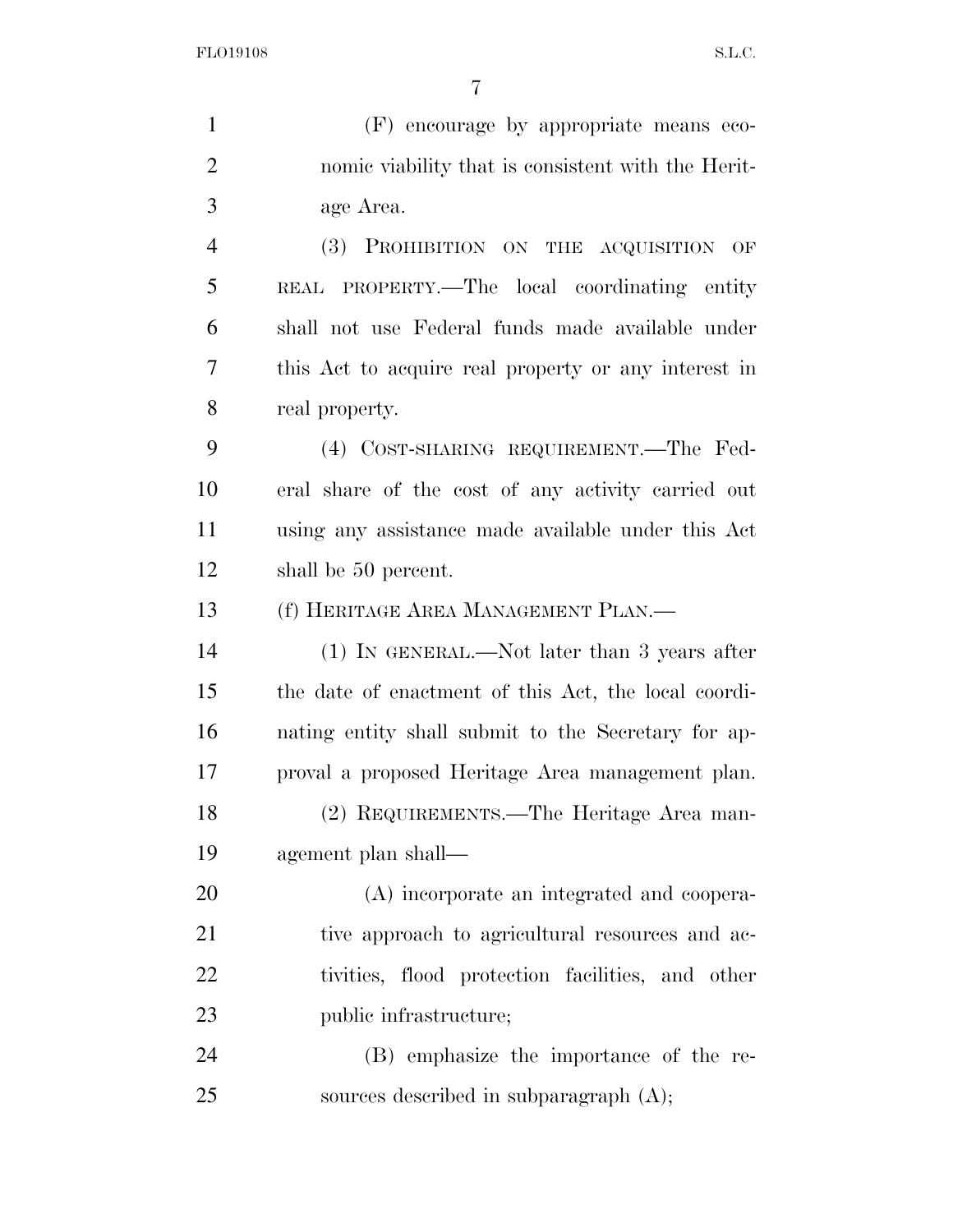| $\mathbf{1}$   | (C) take into consideration State and local   |
|----------------|-----------------------------------------------|
| $\overline{2}$ | plans;                                        |
| 3              | $(D)$ include—                                |
| $\overline{4}$ | $(i)$ an inventory of —                       |
| 5              | (I) the resources located in the              |
| 6              | core area described in subsection (b);        |
| $\tau$         | and                                           |
| 8              | (II) any other property in the                |
| 9              | core area that—                               |
| 10             | (aa) is related to the themes                 |
| 11             | of the Heritage Area; and                     |
| 12             | (bb) should be preserved, re-                 |
| 13             | stored, managed, or maintained                |
| 14             | because of the significance of the            |
| 15             | property;                                     |
| 16             | (ii) comprehensive policies, strategies       |
| 17             | recommendations for conservation,<br>and      |
| 18             | funding, management, and development of       |
| 19             | the Heritage Area;                            |
| 20             | (iii) a description of actions that gov-      |
| 21             | ernments, private organizations, and indi-    |
| 22             | viduals have agreed to take to protect the    |
| 23             | natural, historical and cultural resources of |
| 24             | the Heritage Area;                            |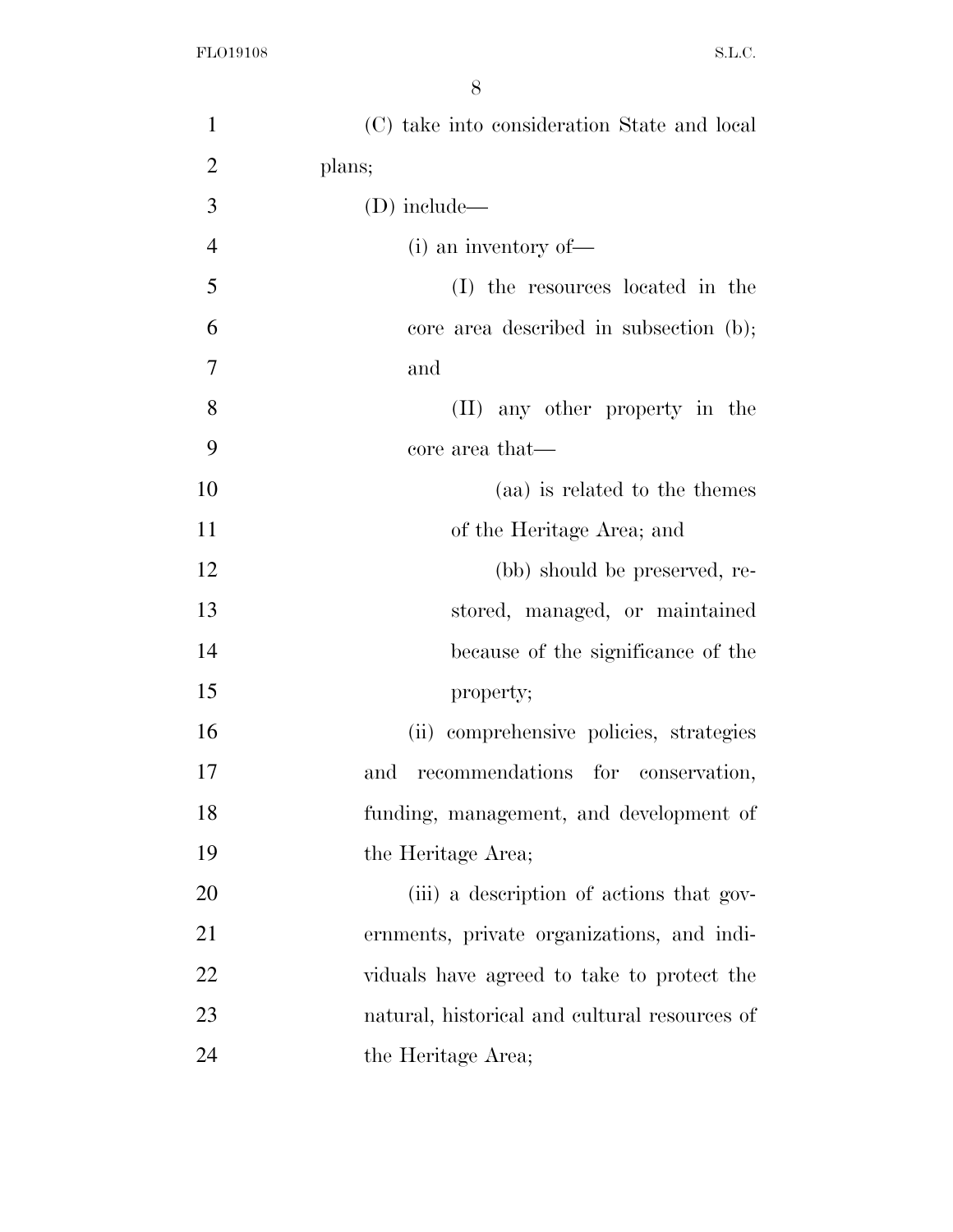| $\mathbf{1}$   | (iv) a program of implementation for        |
|----------------|---------------------------------------------|
| $\overline{2}$ | the Heritage Area management plan by        |
| 3              | the local coordinating entity that includes |
| $\overline{4}$ | a description of-                           |
| 5              | (I) actions to facilitate ongoing           |
| 6              | collaboration among partners to pro-        |
| $\overline{7}$ | mote plans for resource protection,         |
| 8              | restoration, and construction; and          |
| 9              | (II) specific commitments for im-           |
| 10             | plementation that have been made by         |
| 11             | the local coordinating entity or any        |
| 12             | government, organization, or indi-          |
| 13             | vidual for the first 5 years of oper-       |
| 14             | ation;                                      |
| 15             | (v) the identification of sources of        |
| 16             | funding for carrying out the Heritage Area  |
| 17             | management plan;                            |
| 18             | (vi) analysis and recommendations for       |
| 19             | means by which local, State, and Federal    |
| 20             | programs, including the role of the Na-     |
| 21             | tional Park Service in the Heritage Area,   |
| 22             | may best be coordinated to carry out this   |
| 23             | Act; and                                    |
| 24             | (vii) an interpretive plan for the Her-     |
| 25             | itage Area; and                             |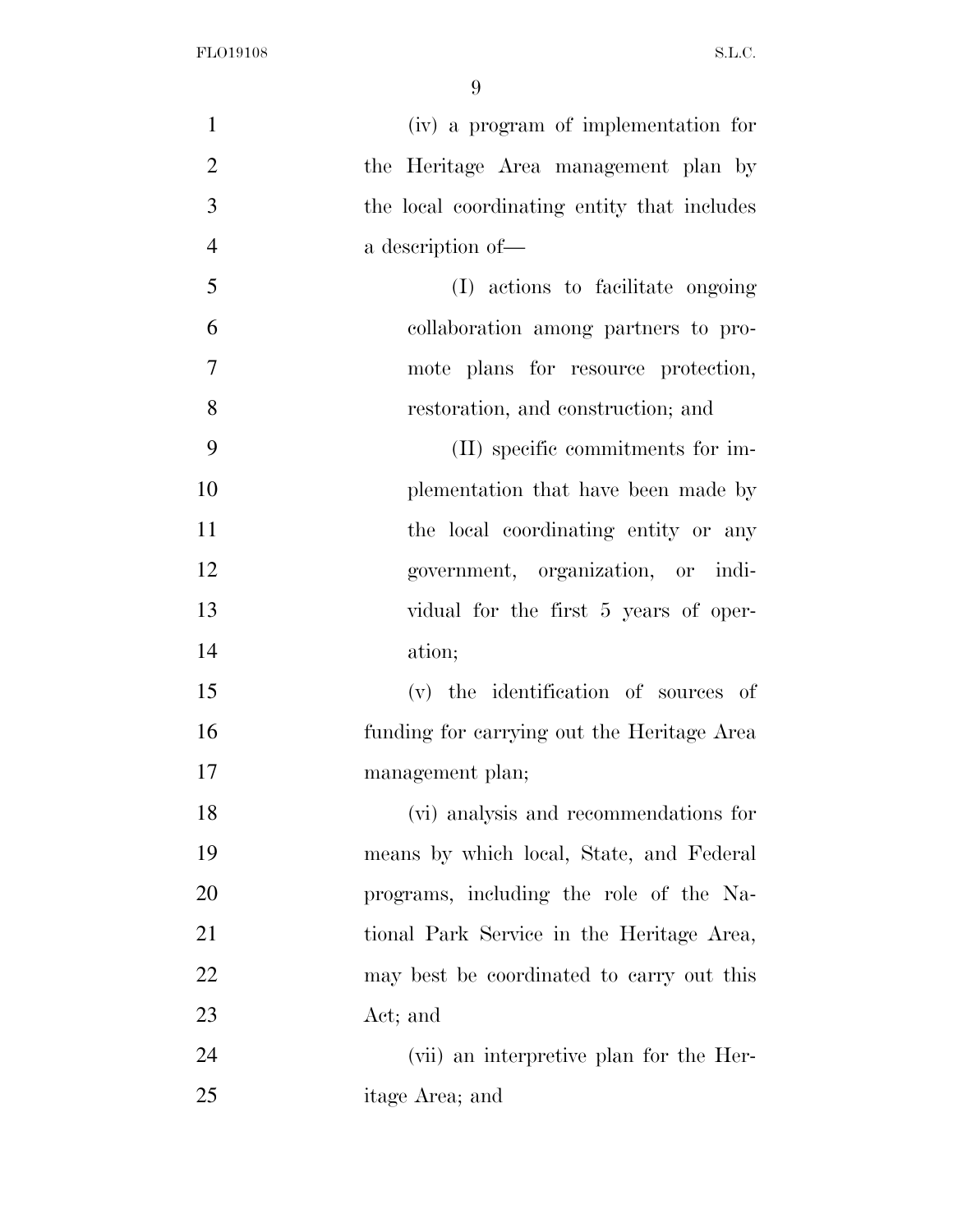(E) recommend policies and strategies for resource management that consider and detail the application of appropriate land and water management techniques, including the develop- ment of intergovernmental and interagency co- operative agreements to protect the natural, historical, cultural, educational, scenic, and rec- reational resources of the Heritage Area. (3) RESTRICTIONS.—The Heritage Area man- agement plan submitted under this subsection shall— (A) ensure participation by appropriate Federal, State, tribal, and local agencies, in- cluding the Delta Stewardship Council, special districts, natural and historical resource protec- tion and agricultural organizations, educational institutions, businesses, recreational organiza- tions, community residents, and private prop- erty owners; and (B) not be approved until the Secretary has received certification from the Delta Protec- tion Commission that the Delta Stewardship Council has reviewed the Heritage Area man-agement plan for consistency with the plan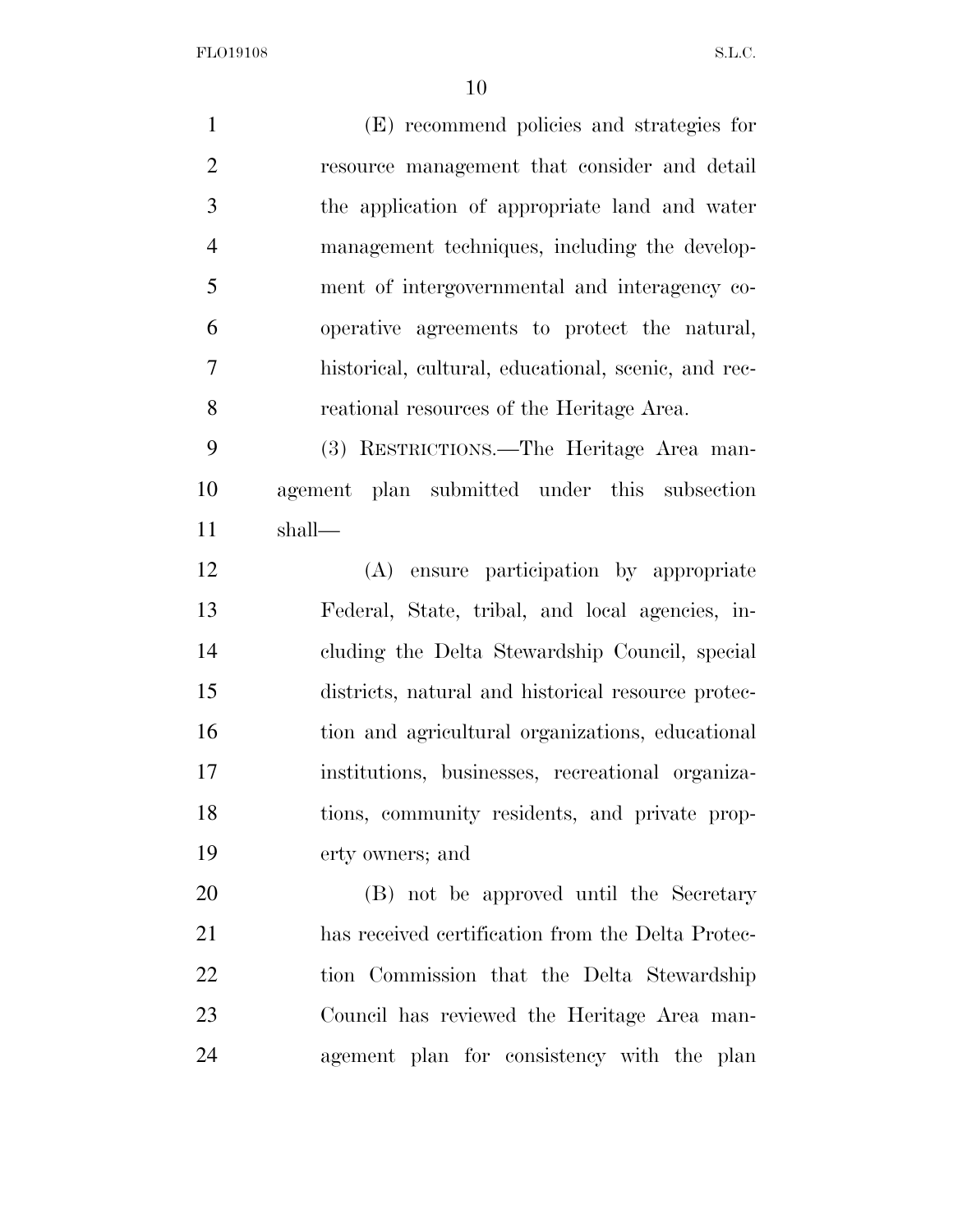| $\mathbf{1}$   | adopted by the Delta Stewardship Council pur-          |
|----------------|--------------------------------------------------------|
| $\overline{2}$ | suant to State law.                                    |
| 3              | (4) DEADLINE.—If a proposed Heritage Area              |
| $\overline{4}$ | management plan is not submitted to the Secretary      |
| 5              | by the date that is 3 years after the date of enact-   |
| 6              | ment of this Act, the local coordinating entity shall  |
| 7              | be ineligible to receive additional funding under this |
| 8              | Act until the date that the Secretary receives and     |
| 9              | approves the Heritage Area management plan.            |
| 10             | (5) APPROVAL OR DISAPPROVAL OF HERITAGE                |
| 11             | AREA MANAGEMENT PLAN.-                                 |
| 12             | (A) IN GENERAL.—Not later than 180                     |
| 13             | days after the date of receipt of the Heritage         |
| 14             | Area management plan under paragraph (1),              |
| 15             | the Secretary, in consultation with the State,         |
| 16             | shall approve or disapprove the Heritage Area          |
| 17             | management plan.                                       |
| 18             | (B) CRITERIA FOR APPROVAL.—In deter-                   |
| 19             | mining whether to approve the Heritage Area            |
| 20             | management plan, the Secretary shall consider          |
| 21             | whether-                                               |
| 22             | (i) the local coordinating entity is rep-              |
| 23             | resentative of the diverse interests of the            |
| 24             | Heritage Area, including governments, nat-             |
| 25             | ural and historic resource protection orga-            |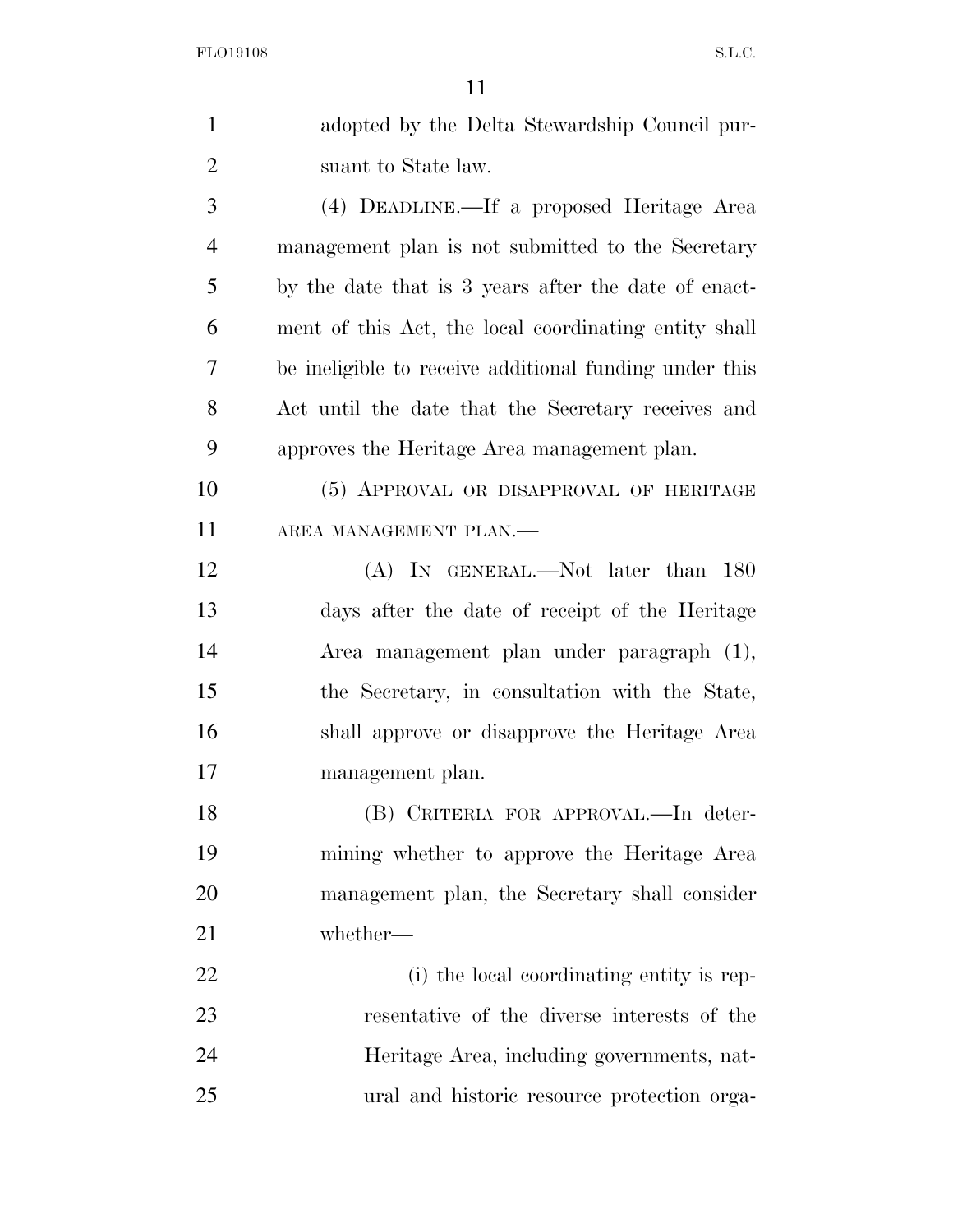| $\mathbf{1}$   | nizations, educational institutions, busi-     |
|----------------|------------------------------------------------|
| $\overline{2}$ | nesses, and recreational organizations;        |
| 3              | (ii) the local coordinating entity has         |
| $\overline{4}$ | afforded adequate opportunity, including       |
| 5              | public hearings, for public and govern-        |
| 6              | mental involvement in the preparation of       |
| 7              | the Heritage Area management plan; and         |
| 8              | (iii) the resource protection and inter-       |
| 9              | pretation strategies contained in the Herit-   |
| 10             | age Area management plan, if imple-            |
| 11             | mented, would adequately protect the nat-      |
| 12             | ural, historical, and cultural resources of    |
| 13             | the Heritage Area.                             |
| 14             | (C) ACTION FOLLOWING DISAPPROVAL.-If           |
| 15             | the Secretary disapproves the Heritage Area    |
| 16             | management plan under subparagraph $(A)$ , the |
| 17             | Secretary shall—                               |
| 18             | (i) advise the local coordinating entity       |
| 19             | in writing of the reasons for the dis-         |
| 20             | approval;                                      |
| 21             | (ii) make recommendations for revi-            |
| 22             | sions to the Heritage Area management          |
| 23             | plan; and                                      |
| 24             | (iii) not later than 180 days after the        |
| 25             | receipt of any proposed revision of the        |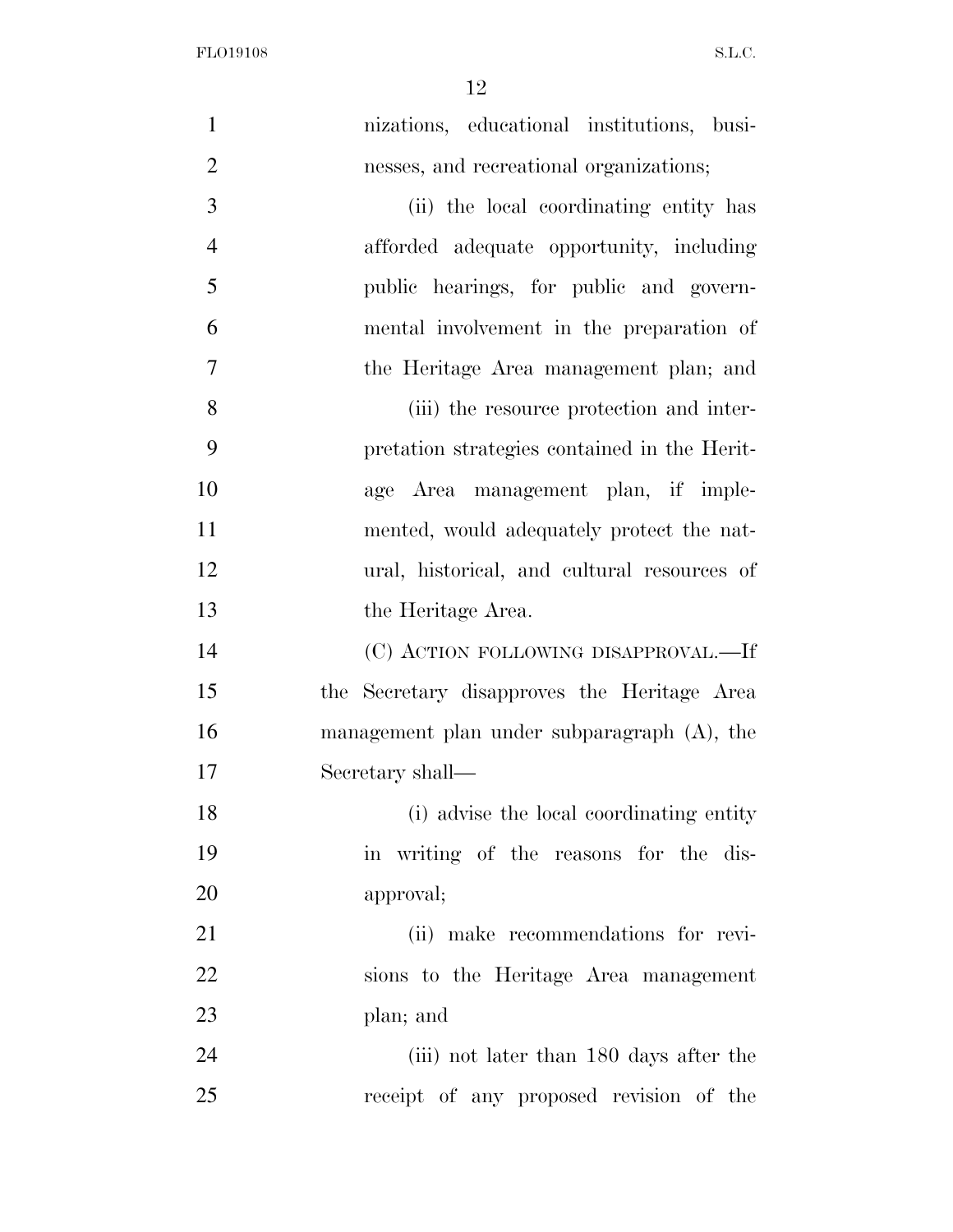| $\mathbf{1}$   | Heritage Area management plan from the               |
|----------------|------------------------------------------------------|
| $\overline{2}$ | local coordinating entity, approve or dis-           |
| 3              | approve the proposed revision.                       |
| $\overline{4}$ | (D) AMENDMENTS.-                                     |
| 5              | (i) IN GENERAL.—The Secretary shall                  |
| 6              | approve or disapprove each amendment to              |
| 7              | the Heritage Area management plan that               |
| 8              | the Secretary determines makes a substan-            |
| 9              | tial change to the Heritage Area manage-             |
| 10             | ment plan.                                           |
| 11             | (ii) USE OF FUNDS.—The local co-                     |
| 12             | ordinating entity shall not use Federal              |
| 13             | funds authorized by this Act to carry out            |
| 14             | any amendments to the Heritage Area                  |
| 15             | management plan until the Secretary has              |
| 16             | approved the amendments.                             |
| 17             | RELATIONSHIP TO OTHER FEDERAL AGEN-<br>(g)           |
|                | 18 CIES.-                                            |
| 19             | (1) IN GENERAL.—Nothing in this Act affects          |
| 20             | the authority of a Federal agency to provide tech-   |
| 21             | nical or financial assistance under any other law.   |
| 22             | (2) CONSULTATION AND COORDINATION.—The               |
| 23             | head of any Federal agency planning to conduct ac-   |
| 24             | tivities that may have an impact on the Heritage     |
| 25             | Area is encouraged to consult and coordinate the ac- |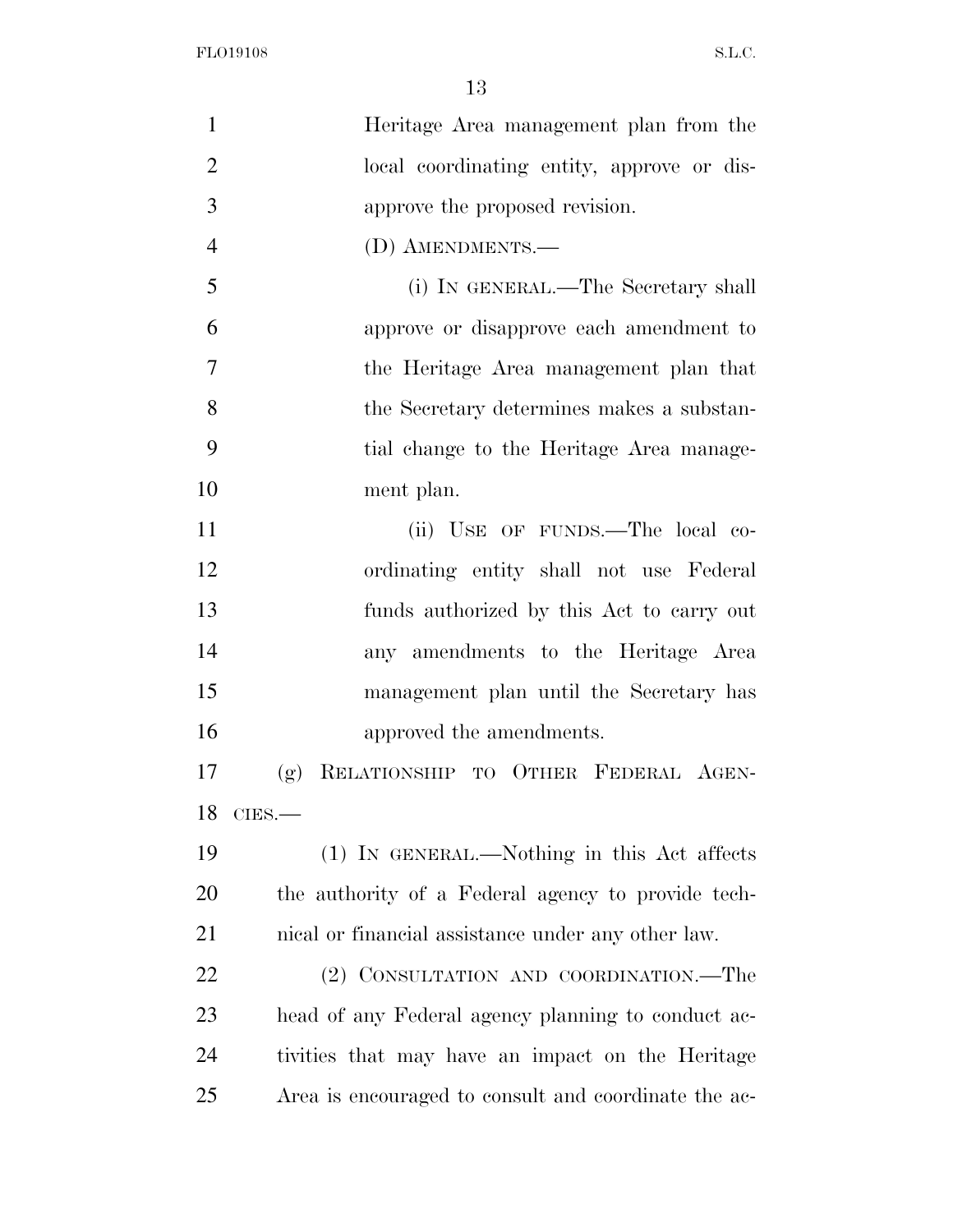| $\mathbf{1}$   | tivities with the Secretary and the local coordinating |
|----------------|--------------------------------------------------------|
| $\overline{2}$ | entity to the maximum extent practicable.              |
| 3              | (3) OTHER FEDERAL AGENCIES.—Nothing in                 |
| $\overline{4}$ | this Act-                                              |
| 5              | (A) modifies, alters, or amends any law or             |
| 6              | regulation authorizing a Federal agency to             |
| 7              | manage Federal land under the jurisdiction of          |
| 8              | the Federal agency;                                    |
| 9              | (B) limits the discretion of a Federal land            |
| 10             | manager to implement an approved land use              |
| 11             | plan within the boundaries of the Heritage             |
| 12             | Area; or                                               |
| 13             | (C) modifies, alters, or amends any author-            |
| 14             | ized use of Federal land under the jurisdiction        |
| 15             | of a Federal agency.                                   |
| 16             | (h) PRIVATE PROPERTY AND REGULATORY PROTEC-            |
| 17             | TIONS.                                                 |
| 18             | $(1)$ IN GENERAL.—Subject to paragraph $(2)$ ,         |
| 19             | nothing in this Act—                                   |
| <b>20</b>      | (A) abridges the rights of any property                |
| 21             | owner (whether public or private), including the       |
| 22             | right to refrain from participating in any plan,       |
| 23             | project, program, or activity conducted within         |
| 24             | the Heritage Area;                                     |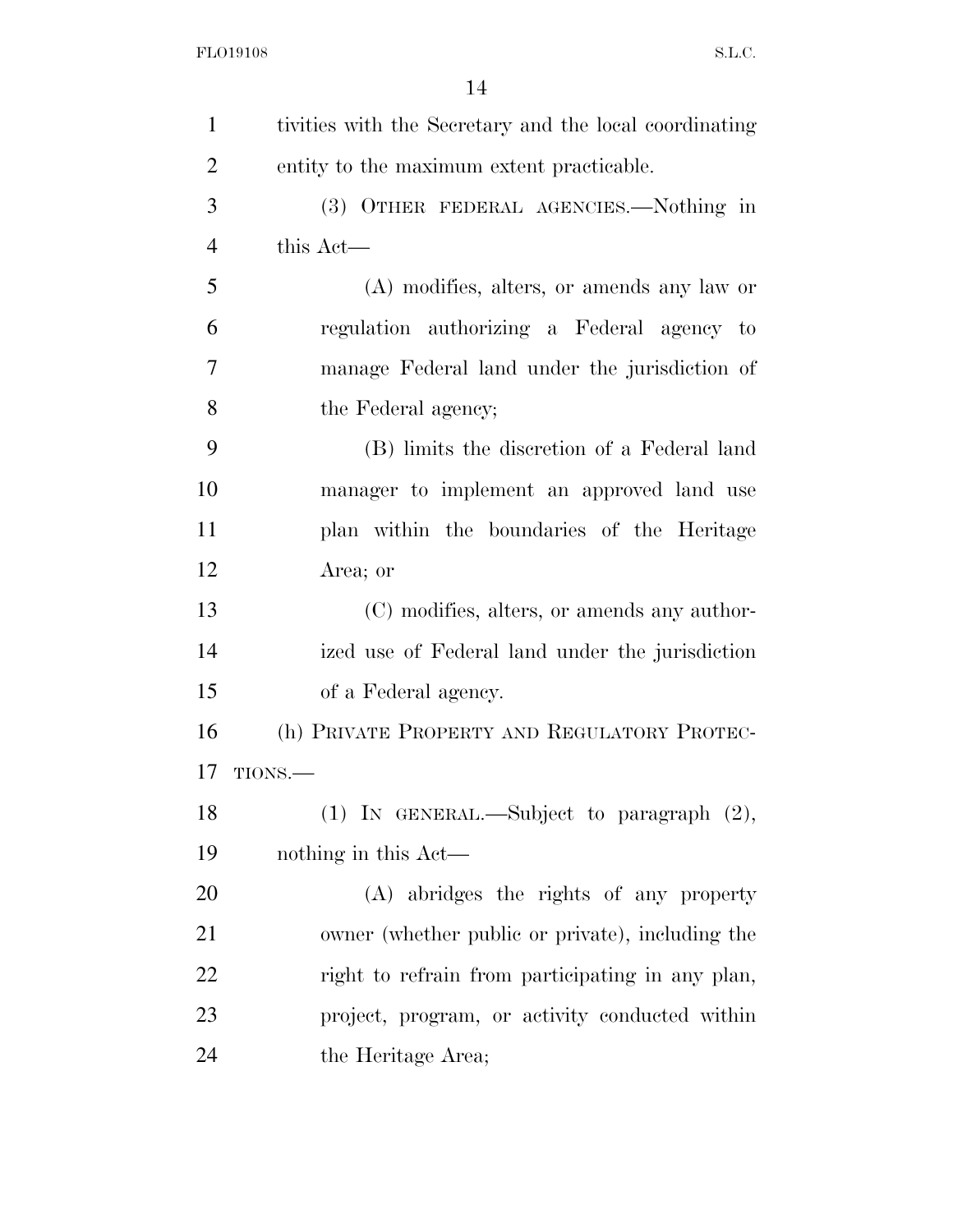| $\mathbf{1}$   | (B) requires any property owner to permit              |
|----------------|--------------------------------------------------------|
| $\overline{2}$ | public access (including access by Federal,            |
| 3              | State, or local agencies) to the property of the       |
| $\overline{4}$ | property owner, or to modify public access or          |
| 5              | use of property of the property owner under            |
| 6              | any other Federal, State, or local law;                |
| 7              | (C) alters any duly adopted land use regu-             |
| 8              | lation, approved land use plan, or other regu-         |
| 9              | latory authority of any Federal, State or local        |
| 10             | agency, or conveys any land use or other regu-         |
| 11             | latory authority to the local coordinating entity;     |
| 12             | (D) authorizes or implies the reservation              |
| 13             | or appropriation of water or water rights;             |
| 14             | (E) diminishes the authority of the State              |
| 15             | to manage fish and wildlife, including the regu-       |
| 16             | lation of fishing and hunting within the Herit-        |
| 17             | age Area; or                                           |
| 18             | (F) creates any liability, or affects any li-          |
| 19             | ability under any other law, of any private            |
| 20             | property owner with respect to any person in-          |
| 21             | jured on the private property.                         |
| 22             | (2) OPT OUT.—An owner of private property              |
| 23             | within the Heritage Area may opt out of partici-       |
| 24             | pating in any plan, project, program, or activity car- |
| 25             | ried out within the Heritage Area under this Act, if   |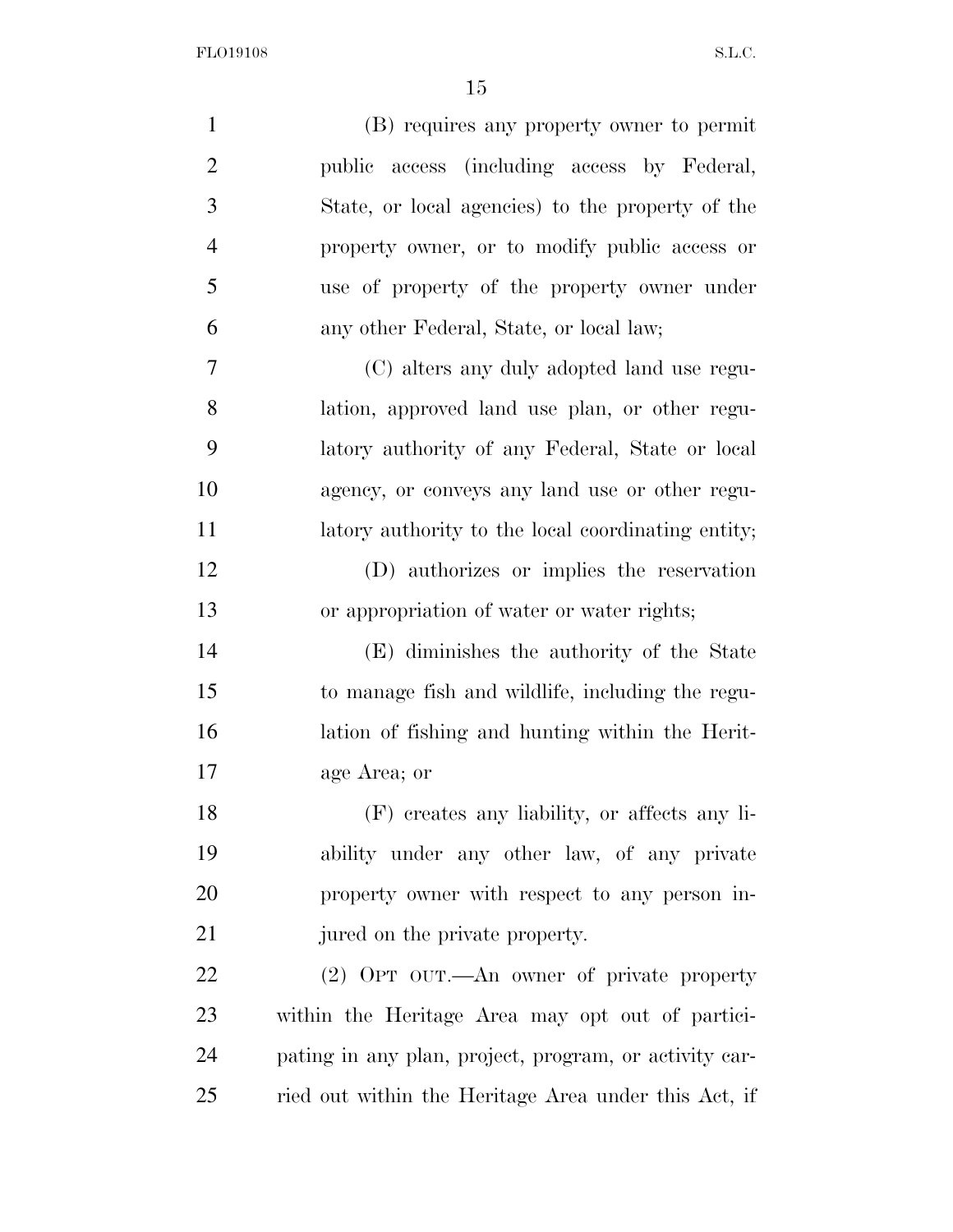| $\mathbf{1}$   | the property owner provides written notice to the    |
|----------------|------------------------------------------------------|
| $\overline{2}$ | local coordinating entity.                           |
| 3              | (i) EVALUATION; REPORT.                              |
| $\overline{4}$ | $(1)$ IN GENERAL.—Not later than 3 years be-         |
| 5              | fore the date on which authority for Federal funding |
| 6              | terminates for the Heritage Area, the Secretary      |
| 7              | shall-                                               |
| 8              | $(A)$ conduct an evaluation of the accom-            |
| 9              | plishments of the Heritage Area; and                 |
| 10             | (B) prepare a report in accordance with              |
| 11             | paragraph $(3)$ .                                    |
| 12             | (2) EVALUATION.—An evaluation conducted              |
| 13             | under paragraph $(1)(A)$ shall—                      |
| 14             | (A) assess the progress of the local coordi-         |
| 15             | nating entity with respect to-                       |
| 16             | (i) accomplishing the purposes of this               |
| 17             | Act for the Heritage Area; and                       |
| 18             | (ii) achieving the goals and objectives              |
| 19             | of the approved Heritage Area manage-                |
| 20             | ment plan;                                           |
| 21             | (B) analyze the Federal, State, local, and           |
| 22             | private investments in the Heritage Area to de-      |
| 23             | termine the leverage and impact of the invest-       |
| 24             | ments; and                                           |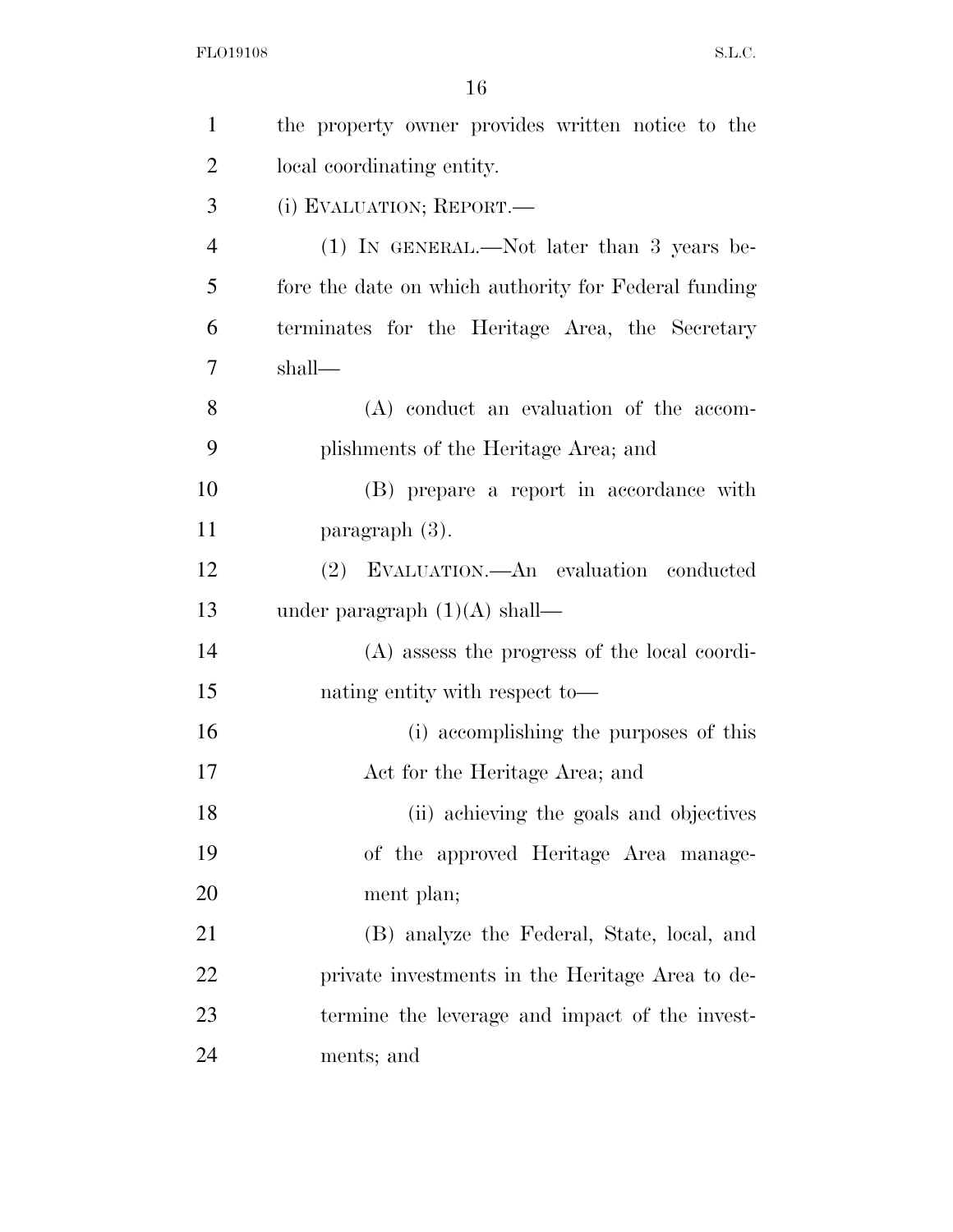| $\mathbf{1}$   | (C) review the management structure,             |
|----------------|--------------------------------------------------|
| $\overline{2}$ | partnership relationships, and funding of the    |
| 3              | Heritage Area for purposes of identifying the    |
| $\overline{4}$ | critical components for sustainability of the    |
| 5              | Heritage Area.                                   |
| 6              | $(3)$ REPORT.—                                   |
| 7              | (A) IN GENERAL.—Based on the evalua-             |
| 8              | tion conducted under paragraph $(1)(A)$ , the    |
| 9              | Secretary shall prepare a report that includes   |
| 10             | recommendations for the future role of the Na-   |
| 11             | tional Park Service, if any, with respect to the |
| 12             | Heritage Area.                                   |
| 13             | (B) REQUIRED ANALYSIS.—If the report             |
| 14             | prepared under subparagraph (A) recommends       |
| 15             | that Federal funding for the Heritage Area be    |
| 16             | reauthorized, the report shall include an anal-  |
| 17             | ysis of-                                         |
| 18             | (i) ways in which Federal funding for            |
| 19             | the Heritage Area may be reduced or              |
| 20             | eliminated; and                                  |
| 21             | (ii) the appropriate time period nec-            |
| 22             | essary to achieve the recommended reduc-         |
| 23             | tion or elimination.                             |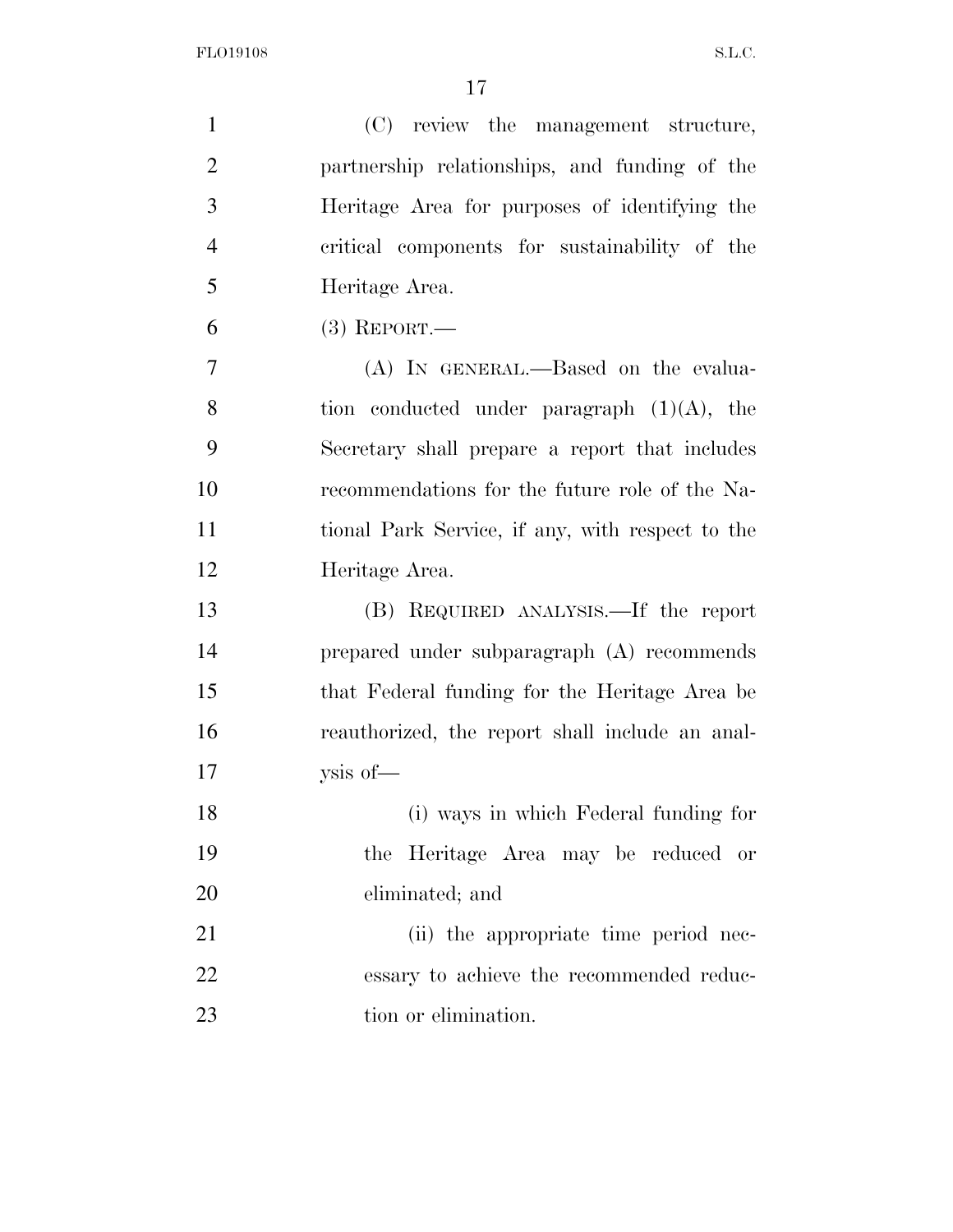| $\mathbf{1}$   | (C) SUBMISSION TO CONGRESS.—On com-                          |
|----------------|--------------------------------------------------------------|
| $\overline{2}$ | pletion of the report, the Secretary shall submit            |
| 3              | the report to-                                               |
| $\overline{4}$ | the Committee on Energy and<br>(i)                           |
| 5              | Natural Resources of the Senate; and                         |
| 6              | (ii) the Committee on Natural Re-                            |
| $\overline{7}$ | sources of the House of Representatives.                     |
| 8              | (j)<br>EFFECT OF DESIGNATION.—Nothing in this                |
| 9              | $Act$ —                                                      |
| 10             | (1) precludes the local coordinating entity from             |
| 11             | using Federal funds made available under other laws          |
| 12             | for the purposes for which those funds were author-          |
| 13             | ized; or                                                     |
| 14             | $(2)$ affects any water rights or contracts.                 |
| 15             | SEC. 4. AUTHORIZATION OF APPROPRIATIONS.                     |
| 16             | (a) IN GENERAL.—There is authorized to be appro-             |
| 17             | priated to carry out this Act $$10,000,000$ , of which not   |
| 18             | more than $$1,000,000$ may be made available for any fis-    |
| 19             | cal year.                                                    |
| 20             | (b) COST-SHARING REQUIREMENT.—The Federal                    |
| 21             | share of the total cost of any activity under this Act shall |
| 22             | be determined by the Secretary, but shall be not more than   |
| 23             | 50 percent.                                                  |